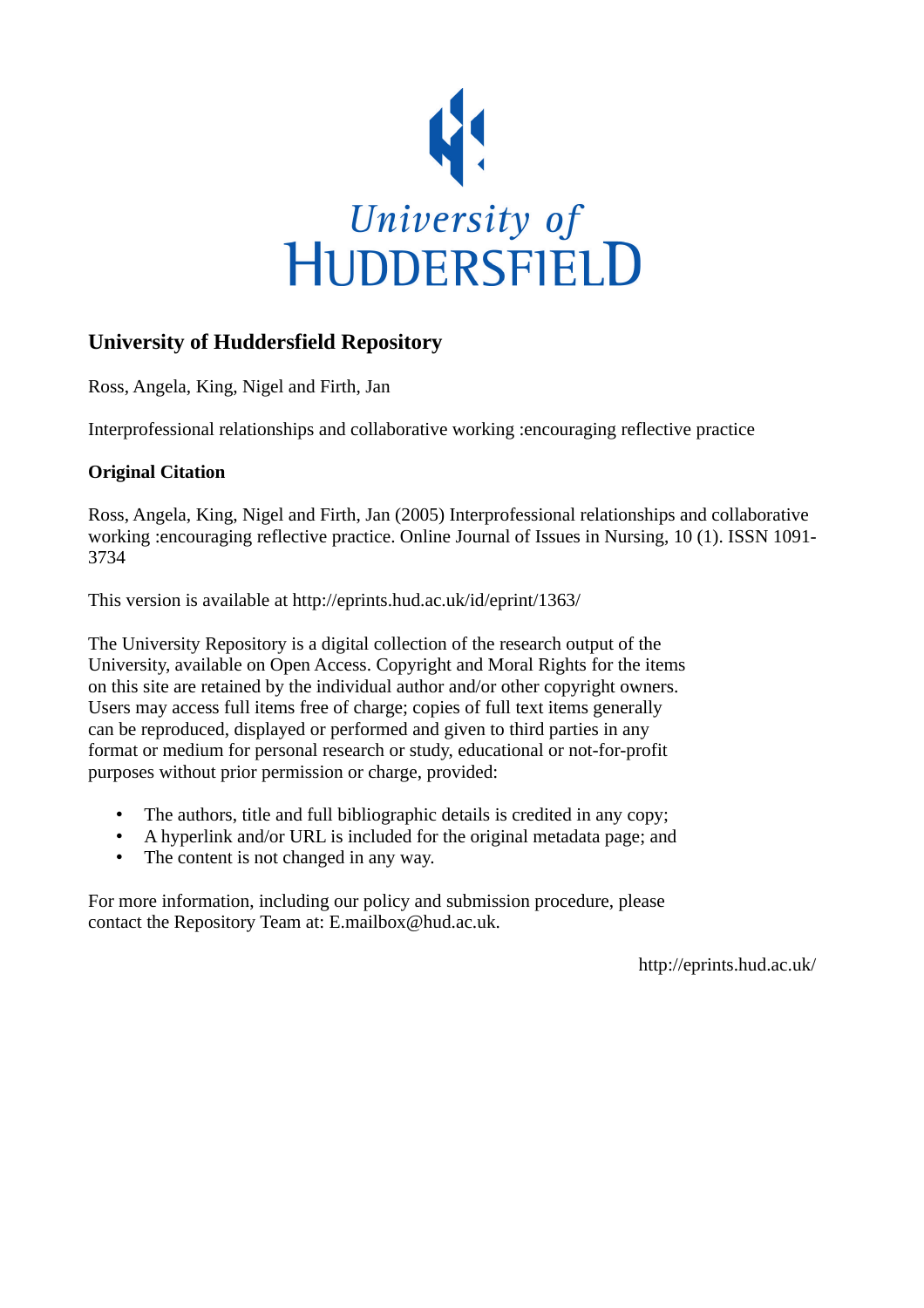

# **Interprofessional Relationships and Collaborative Working: Encouraging Reflective Practice**

Angela Ross, BSc (Hons) Psychology RN, RM Nigel King, BA (Hons) Social Psychology, PhD, CPsychol Jan Firth, RN, DN, Dip.N(Lon), CertEd, M.Ed., DNT

**Abstract**<sup>A</sup> challenge for those involved in the education and professional development of health and **Abstract**<sup>A</sup> challenge and and the subjective and and social care practitioners is to find ways of encouraging and enabling them to critically reflect upon complex collaborative situations and consider how they might improve interprofessional relationships. To meet this challenge, we piloted and developed a reflective exercise derived from methods used in personal construct psychology (Hargreaves, 1979; Salmon, 1994), which has proved to be useful in three overlapping areas; research, professional development, and classroom teaching. To illustrate the technique, this paper presents a case study of one district nurse who used the method to help her examine complex interprofessional relationships when providing long-term community care. The reflective technique (which uses arrow-shaped cards displayed on large visual layouts) was found to provide a rich description of the individual's relationships. By employing the visual displays the district nurse was able to explore the meanings of professional identity and roles in terms of professional relationships, and to consider her intentions and actions within a complex multidisciplinary situation.

Citation: Ross, A., King, N., Firth, J. (January 31, 2005). "Interprofessional Relationships and Collaborative Working: Encouraging Reflective Practice". OJIN: The Online Journal of Issues in Nursing. Vol. 10 No. 1, Manuscript 3.

#### DOI: 10.3912/OJIN.Vol10No01Man03

Key words: interprofessional relationships, interprofessional working, personal construct theory, phenomenolog reflective techniques, template analysis

Over the last two decades in the United Kingdom (UK) there has been an increasing emphasis by the governmer on collaborative care, interprofessional working, and partnerships between the health and social care services (Department of Health [DOH] 1989, 1990, 1997., 1998, 2001). It is widely argued that collaborative working between the services enables professionals to achieve cost effective and patient-focused community care (Higgir Oldman, & Hunter, 1994; Leathard, 1994) The changing practices and priorities towards community care provisic have brought to the fore the importance of issues surrounding professional identity and relationships between practitioners. Notably at practice level, joint working between community nurses and social care services appear to create situations where professional identities and traditional roles are no longer prescribed but are actively worked out and negotiated between those who are involved in the care of a client (Fournier, 2000; Gelman et al. 2000; King & Ross, 2003). Depending on the demands of the situation this may mean in practice that some practitioners have to modify their roles and redefine what it means to them to be a nurse or a social worker. Such situations may create difficulties between some practitioners in terms of conflict over roles and professional boundaries (Biggs, 1997).

Earlier studies and findings from our own research (Higgins et al., 1994; King, Ross, Firth, & Arevalo, 1999) have highlighted that many of these difficulties have arisen through misunderstandings over the roles of others and the ways that other practitioners may approach client care (Biggs, 1997). This lack of understanding may be attributed (at least in part) to the different ways that practitioners (and services) work within the community, so that individual practitioners have little personal contact with others – especially those from outside their profession. For instance, many community nurses do not work the same hours or on the same site as social care staff; and therefore, much of the contact and negotiation is made through telephones or messages left on answe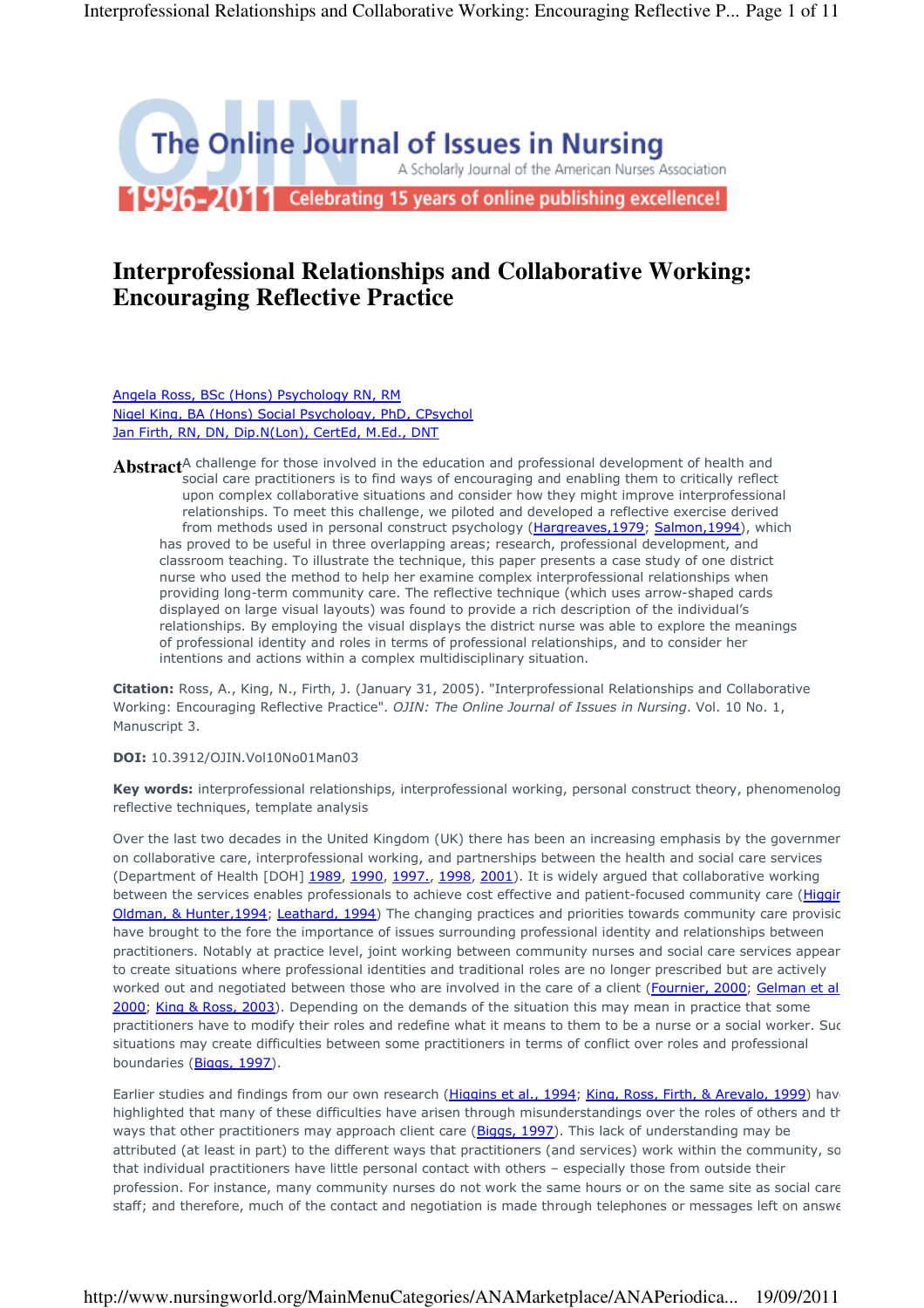machines (King et al., 1999). Hence there is little opportunity to 'get to know' how others work and to develop effective interprofessional relationships.

Teaching methods need to encourage students to share their own viewpoints with others, as well as recognise and accept the value of other professionals' approaches to client care.

One way to promote working relationships between practitioners is through integrated learning programmes at different stages of training, from undergraduate education to post-qualification courses. At present many centres in the UK are developing and piloting programmes to cultivate a multi-professional approach to working (Barr, 2002; Whittington, 2003). However, providing multi-professional practice placements is complex and difficult to set up. Also, traditional classroom learning is known to be limited and does not readily reflect the complexities that may arise through interprofessional working (Stuart, 2002). Therefore, the challenge for educationalists and teachers is to provide situations where student practitioners from different professions do more than sit side by side in the classroom. Teaching methods need to encourage students to share their own viewpoints with others, well as recognise and accept the value of other professionals' approaches to client care. Beyond the classroom, professional development programmes need to provide learning tools that will help practitioners to reflect upon their interprofessional relationships. This should enhance collaborative working and encourage innovative thinking about new ways of providing care that are not restricted by traditional professional and service boundaries.

In this article we introduce a technique that seeks to encourage and enable health and social care practitioners t reflect upon interprofessional relationships and practice. We will describe a case illustrating the technique, and conclude by discussing its potential use in research, teaching, and professional development.

#### The Challenge

So how can we encourage students and practitioners to reflect upon their working relationships and share their different perspectives of care? From our own research (King et al, 1999; King & Ross, 2003) and classroom experiences we found that some professionals had difficulty reflecting upon the complexities of their roles and interprofessional relationships when they were not in their practice setting. What seemed obvious to them when they were actually in their practice setting was difficult for them to describe when they were in a classroom setting. For instance, when discussing the challenges of interprofessional working, there was a tendency for practitioners to reflect upon the 'known' structural difficulties and they would provide textbook answers, rather than consider alternative ways that may enhance and change individual practice.

> We act in the context of particular circumstances and our past experiences...

Generally, one of the obstacles to overcome is the difficulty in articulating how one feels or and interacts with others. Phenomenology provides a theoretical account of this experience. Merleau Ponty (1962) asserts that muc of our involvement with our social world is "pre-reflective." We act in the context of particular circumstances, an our past experiences; only afterwards do we (sometimes) reflect on what we have done (Butt, 2004). Thus interactions amongst health and social care professionals may become set in patterns that are rarely subject to critical consideration. It may only be when practitioners are experiencing significant difficulties with other professionals that they will reflect and consider how relationships and communication may be improved. In the light of this, how do we encourage practitioners to reflect upon and describe their 'everyday' relationships and roles in their practice?

#### A Solution

In finding a solution to this challenge we wanted something that would actively engage students as well as something that would enable them to describe what it meant to be a particular kind of practitioner. We drew upo constructivist phenomenological interview methods used in personal construct psychology (Hargreaves, 1979;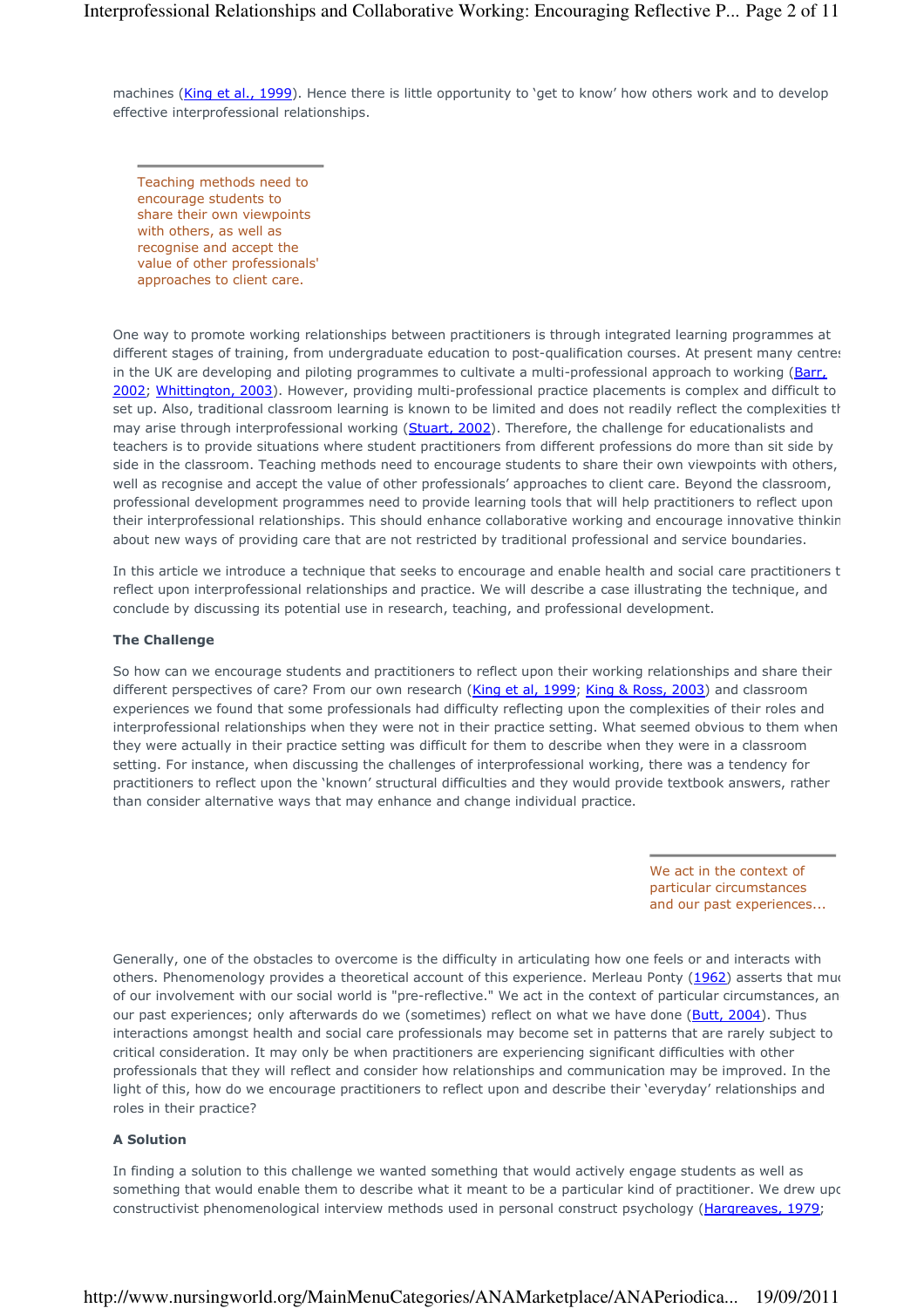Salmon, 1994). We adapted these interview techniques and designed an exercise that would enable students an practitioners to reflect on and describe their experience of an everyday joint (collaborative) working event, as we as to consider ways to improve their working relationships. The technique may be used in research, teaching, an professional development relating to interprofessional working. Approval for a wider research project, of which tl research presented in this article was a part, was obtained from the National Health Service Local Research Ethics Committee and the School Research Degrees Committee in the School of Human and Health Sciences.

We...designed an exercise that would enable students and practitioners to reflect on...experiences of an everyday...working event...to consider ways to improve their working relationships.

Briefly, there are two phases to this exercise. First, we utilise Hargreaves' social network method (1979) to elicit an account from participants of the people they interact with in a given situation and how they perceive their working relationships. The participant is asked to reflect upon a work-related scenario of his or her own choice. F instance this may be a current joint working situation involving the long-term care of a patient in the community, or a recent team project that involved other practitioners. Then the person is asked to write the names (initials) job titles of those involved, including their own name, in their chosen scenario upon arrow-shaped cards. They then place these upon a large sheet of paper in whatever pattern they feel describes their working relationships. Although care is taken not to lead the participants, it may sometimes be necessary to provide further clarification of the task. We may suggest, for example, that the person might indicate how closely they work with a colleague by the proximity of the cards, and the quality of their relationships by the direction. Once the participant is clear on the task, they are left alone for ten minutes to prevent further discussion during this process. On the facilitator's return, once the person has finished organising the pattern, the cards are traced onto the paper for a permanent record. Then, they are asked to describe their situation and explain the position of the cards. For example, we may ask, "why have you placed this card here and those there?"

The second stage involves the 'Salmon Line' a technique developed by Phil Salmon (1994) to help people focus on how change may be achieved. The facilitator and participant select what is known in construct psychology as a 'bipolar construct' (Kelly, 1955). Examples of such constructs could be 'friendly-unfriendly', 'good communication poor communication', or 'helpful-obstructive'. Often the choice of construct is drawn from important themes that emerge from the discussion of the visual layout; or the choice might be influenced by the aims of a particular research project or teaching session. On the back of the paper a dimensional line is drawn between the poles of the chosen construct, for example:

'daily contact'---------------------------------------------------------'no contact'

The person is asked to place the arrow-shaped cards along the line in relation to others to give reasons for their present card positions, their ideal positions, and how they might facilitate improvement in their relationships – symbolised by moving arrow-shaped cards towards the desired pole of the Salmon Line.

The value of this particular method lies in its flexibility, whereby the person is able to move the cards along the dimension as alternative strategies and possibilities are considered. To illustrate the flexibility and usefulness of this technique we will now briefly present one case from an ongoing research study of interprofessional working health and social care. Here the researcher (AR) is interviewing a district nurse team leader using the reflective exercise. The interview took place in the person's practice area and demonstrates how this technique might be used in a one-on-one teaching situation or for clinical (professional) development. The complexity and the numb of relationships described by the district nurse reflects the situations often experienced by both students and practitioners in the community. To preserve the anonymity of the participant and her client, all personal and plac names have been replaced with pseudonyms.

#### Case Study

#### **Maxine**

Maxine is a 33-year-old female who has worked for nine years as a district nurse (a specialist community nurse) a busy rural community in northern England. Currently she is based in a GP (family doctor) practice. She shares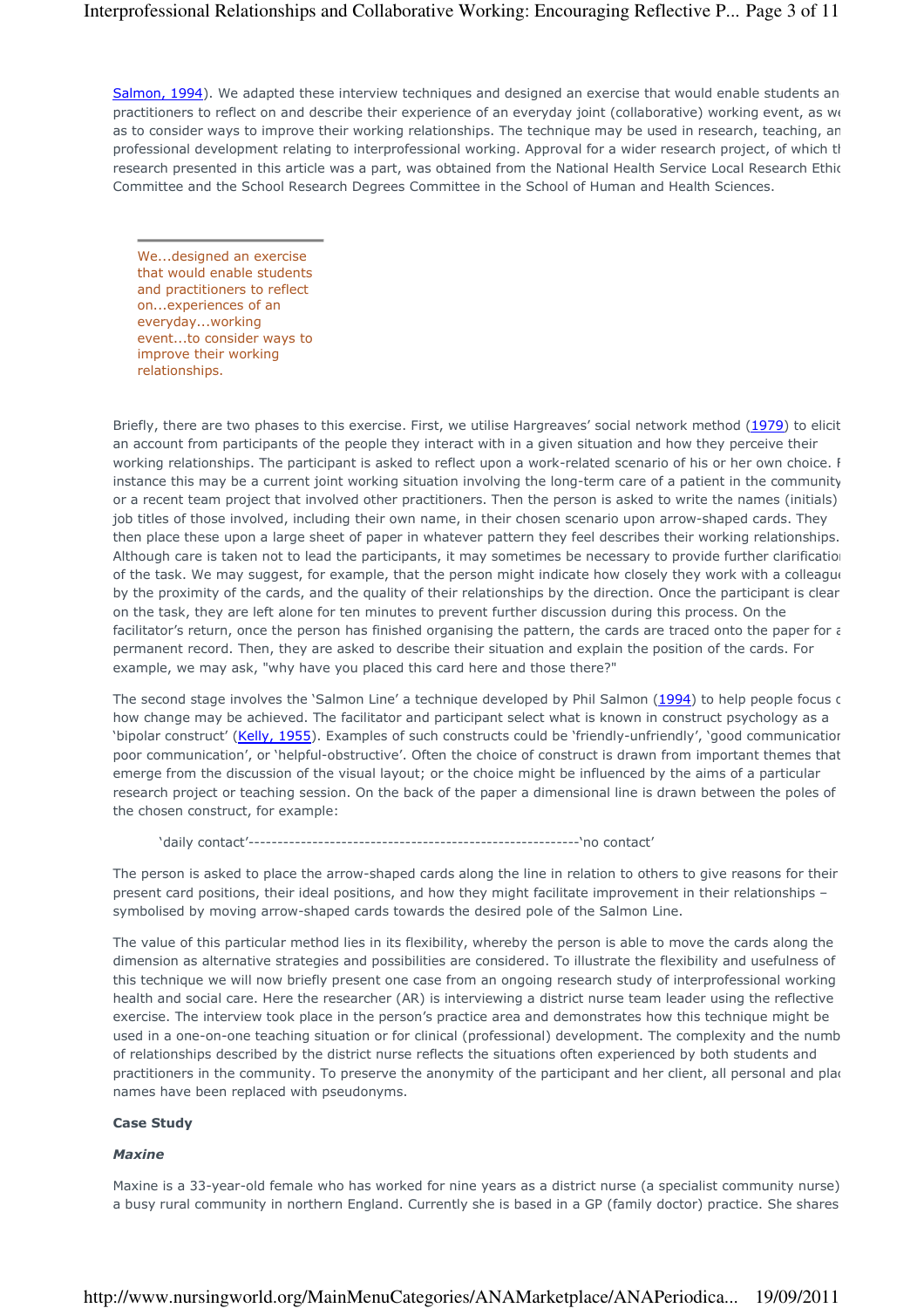her job (working three days a week) with another district nurse and provides nursing support for a GP's patient caseload. Maxine's work brings her into contact with a variety of hospital and community services. For those who are unfamiliar with the different services that are provided in the community within the UK – and the different ic titles used - we have provided a brief explanation of those described in this paper (Figure 1).

## Figure 1. Community Services

**Community (District) nurse team:** Consists of district nurses, who hold a specialist postgraduate qualification; community staff nurses, who have undergone statuary general nurse training; and health care assistants, who do not hold a professional qualification.

Social service (care) staff: consists of two teams, - social care assessor and home care teams: The social care assessors assess the needs of a client and the level of care required. Generally these practitioners hold a professional social work (sometimes nurse) qualification. The homecare teams are those who organise and provide the care in the home. These include home care managers and home care assistants. They do not hold a professional qualification. It is important to note that often district nurses refer to both staff teams as social workers.

Diabetic liaison nurse: A hospital specialist nurse who visits diabetic clients within the community.

General practitioner: A family doctor.

Rehabilitation Team/Services: A team of physiotherapists and occupational therapists, who prepare clients for discharge from hospital and then continue to visit these clients for a designated period of time.

Mattress co-ordinator: A manager who supplies specialist equipment.

Loans store: A store that supplies equipment for the community.

The interview took place one afternoon in the staff room of the general practice where she worked. Maxine had chosen a fairly quiet period in the day of the practice so we would not be disturbed.

## The Scenario

After explaining the nature and purpose of the reflective exercise, the researcher (AR) issued Maxine twelve arro -shaped cards and a large sheet of paper, and left her for ten minutes to decide upon a joint working scenario. Upon AR's return Maxine had chosen her case, was seated on the floor, and was well into organizing her pattern relationships. AR sat with Maxine on the floor whilst she enthusiastically explained details as she added cards to the growing design. The final layout is shown in **Figure 2.** 

## Figure 2. Maxine's inter-professional layout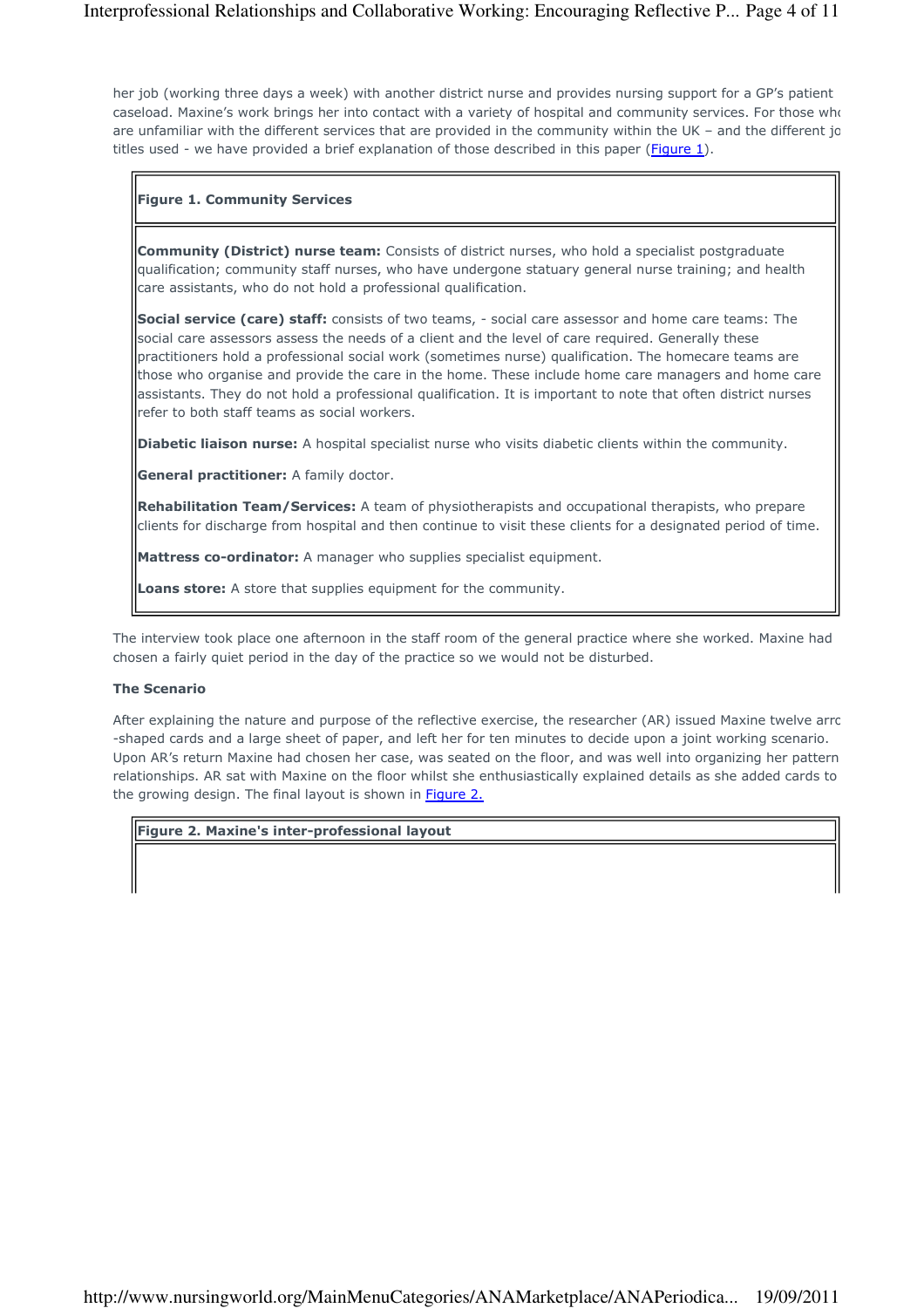

The scenario Maxine had chosen was a highly complex, dependent case, which involved many services. The patient (whom we will call Ray) was a man in his late thirties, with multiple sclerosis and diabetes. Ray was immobile, incontinent, and required assistance for all his personal care. Social services homecare staff were involved in providing the personal hygiene care required for his day-to-day living; and the community nurses we there to monitor the diabetes and to ensure there were no complications as a result of his immobility.

On the back of the layout sheet AR drew a dimensional line placing, 'poor team working' at one end of the line and 'good team working' at the other. Maxine then placed her arrow-shaped cards along the dimensional line accordi to how well she worked with others (Figure 3). Again AR invited her to explain the reasons for her card positions and asked her how she could facilitate improvements in some of her relationships.

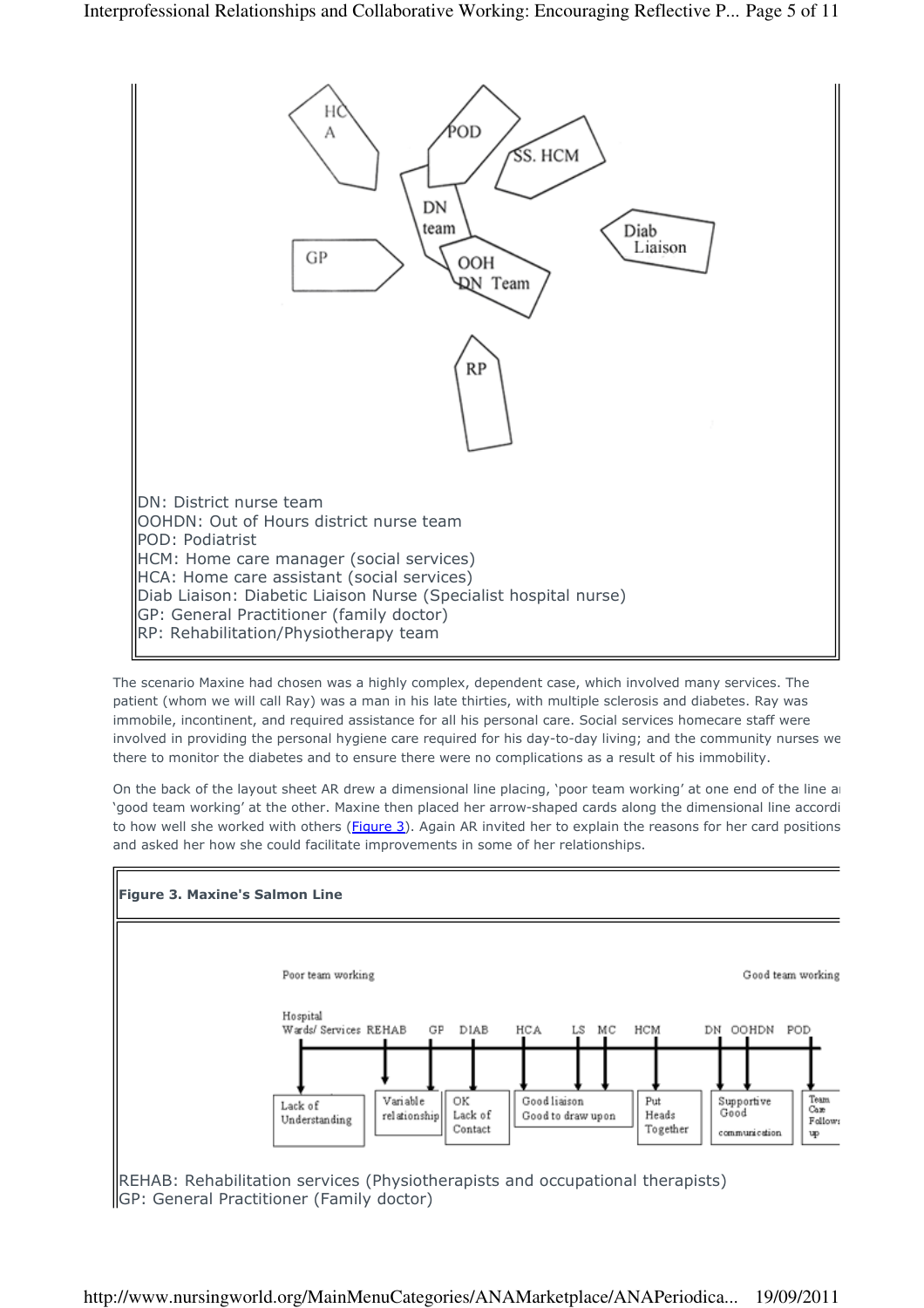DIAB: Diabetic nurse (Hospital specialist nurse) HCA: Home care assistant (Social services) LS: Loan stores manager (provides equipment) MC: Mattress Co-ordinator (provides specialist equipment) HCM: Home care manager (Social Services) DN: District nurse team OOHDN: Out of hours district nurse service POD: Podiatrist

### Analysis

Following the exercise (which was audio-taped) the data were analysed using a style of thematic analysis called 'template analysis,' in keeping with a phenomenological methodology (King, 2004). This style of analysis enables the researcher to identify key points or themes and cluster them into broad themes and lower codes that provide the depth on specific issues (see King, 2003, for a web-based introduction to the technique). It is not possible to examine all the themes that emerged from what was a very rich interview. Instead, to illustrate the approach, w will present findings relating to the higher order theme 'interprofessional relationships' and its sub-themes (see Figure 3).

#### Interprofessional Relationships

Teamwork

#### Maxine...is very keen to be seen as a part of a team.

From the data it was clear that teamwork is very important to Maxine, who is very keen to be seen as part of a team. This may be partly attributed to her job-sharing, as she is reliant on the others within the team to maintain continuity of her role. Note that on the layout she does not include herself as an individual but as part of the district nurse team. During the discussion she noted:

The most important thing is keeping good relations going and trying to understand each others' commitments and trying not to get into **that** way- "this is my role and this is your role." We are working as a team. We need to go as a team and I've been in a team which I feel I am very much [a part of], the social services, podiatry and sort of rehab specialist nurses we always go [to assess] together.

In spite of working in the same practice and being in constant touch with the GPs, she regards herself as not having the same teamwork relationship with them as with her community nurse colleagues as noted in the following quote:

With GPs we are working hard [to develop a team relationship], for the last nine years we have been working. We never seem as a proper team, they are not a team are they?

So how does she define good working team relationships? In what ways was it not working here? Let us look at how she describes her 'good' relationships and what good teamwork means to her.

#### Beyond the role.

The first example describes a closeness of working together where boundaries between roles begin to blur. Thos with whom she works very well are those in one sense willing to go 'the extra mile,' those who are willing to cros their role boundaries and respond swiftly to the situation. This is shown in her comments about the home care manager, Adam:

Adam went in on the Monday morning to move his [the patient's] bed out so the hospital bed could be delivered and put straight in. If you haven't got a social worker who works well with you like that the whole thing falls apart! I don't think it's really his job to go and move a bed out of the way – there isn't anyone else out there!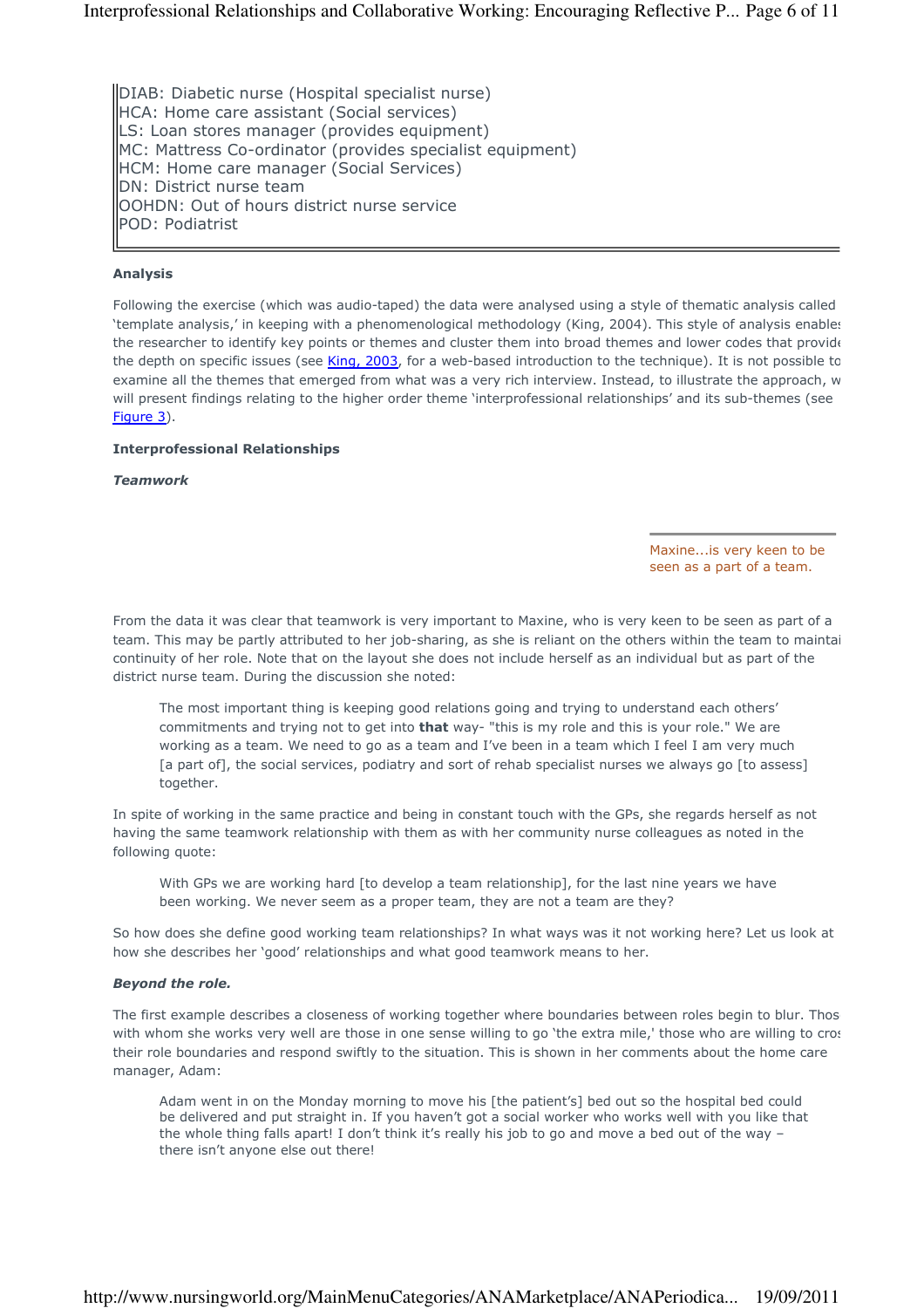Going that extra mile and showing commitment also means to Maxine giving up personal time. Note that the podiatrist is placed toward the positive pole of "good joint working" on Figure 3. She explained how both she and the podiatrist were willing to give up personal time to miss a Christmas party, in order to respond to a client.

#### Recognition and respect for expertise.

Other relationships which Maxine held in high regard were with the mattress coordinator and the loans store manager. Maxine describes herself as having a 'fantastic' relationship with the mattress coordinator. Her comme below shows how she values the mattress coordinator's knowledge and expertise in sorting out her problems:

The mattress coordinator she is worth her weight in gold; we work fantastic together. Yeah I say, 'I've got a problem with a pressure sore have you got anything?' - If she doesn't know it I know its not available.

#### Problem sharing.

The final example below, illustrates the meaning and benefits of good teamwork for Maxine. Here she highlights her contrasting experiences with the hospital acute services and social workers. As a result of her regular meetir with social services she has developed what she calls a closer relationship and understanding, where they share each other's demands and problems at the meetings, noting:.

They [social care assessors and home care staff] tell us what the demands have been put on their services and what the latest thing they have been told, what they can do and can't do, and we let them know what the demands and what the problems we're having, so it's understanding...

This is in contrast with the hospital acute services where she describes there is little contact with staff and poor communication between wards and the community, hence a lack of problem sharing and little understanding of each other's roles. Furthermore she feels that hospital staff lack understanding of how patients are managed in t community, and believes that the staff concerns do not go beyond the ward. Maxine described how she would be the one to ring the ward for more details of a patient or to try and explain to ward staff about the awkwardness Friday afternoon discharges, which do not give community staff time to coordinate their services.

The Salmon Line enabled Maxine to reflect upon her relationships with the different staff groups, particularly upc how she could improve her relationships with the hospital staff, moving towards the construct pole 'good team working.' One change she suggested was for community nurses to each 'adopt' a hospital ward and make regular visits to it. She felt that this would give both sets of staff the opportunity to get to know each other and the different ways that they worked.

#### Usefulness of the Reflective Exercise

We noted earlier how we found this technique to be useful in three areas: research, clinical development and for teaching purposes. We will deal with these subjects in turn.

#### Research

...the layout and the Salmon Line encouraged Maxine to consider a wider range of co-workers...

Using this approach, Maxine was able to provide the researcher with a detailed account of her interactions with other professionals. This helped us, as 'outsiders,' to grasp the complexities of the community nurse's role withir joint working event. From our experience of other projects in this area, we feel confident that the techniques employed here facilitated the elicitation of a more thorough account than we might have obtained using traditior semi-structured interviews. Specifically, the layout and Salmon Line encouraged Maxine to consider a wider rang of co-workers than she might have without the use of these reflective tools. For example, the conversation tende to focus upon those whom she had intense relationships with. These would be practitioners placed at ends of the dimension scale, where relationships were very positive or where relationships were significantly poor. However, AR was able to prompt Maxine concerning those practitioners who fell between the extremes and say 'what about this person or team?'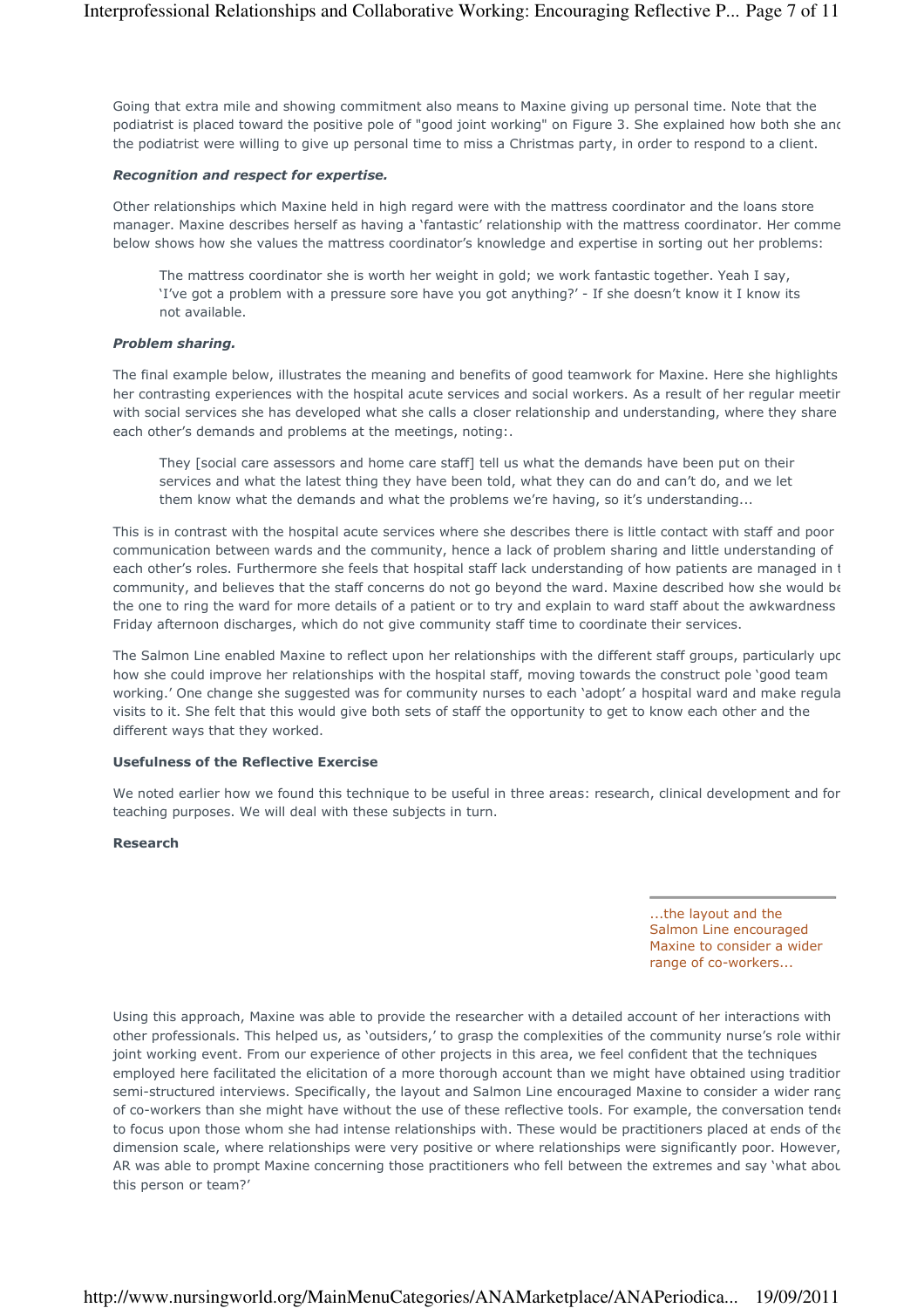...the exercise helped them to recognise the stereotypes they held about other professions...[and] to question them.

In the ongoing research project from which the example of Maxine was drawn, participants commonly reported that the exercise helped them to recognise the stereotypes they held about other professions they worked with, and enabled them to begin to question them. They often recognised that rather than simply complaining and waiting for "things to get better," they could devise ways of taking an initiative themselves to improve relationships. For example, one district nurse suggested she could "invite herself" to case conferences in the acu sector that involved her patients, with the result that ward staff would get to know her and her perspective on patient care (and vice versa).

#### Clinical Development

Maxine..was amazed at the complexity of her involvement with other practitioners.

Maxine's account frequently went beyond the chosen scenario, which seemed to serve as a springboard for discussing other issues and other situations, brought to her mind through completing the task. Maxine herself stated that she found the layout revealing and was amazed at the complexity of her involvement with other practitioners. She also found the task useful in taking an overview of very complex cases that needed input from may other practitioners. She went on to say how she would like to use this method to help her organise care with other team members. Significantly, through this technique Maxine became aware of how she might improve relationships with other practitioners, particularly those from the hospital services. For instance, she noted she might visit the ward on a regular basis (adopt a ward) and spend time with particular practitioners to gain an understanding of how they work.

#### Teaching

The activity created debates and discussions amongst the students and prompted them to consider alternate strategies...

Subsequent to the use of this technique in research interviews, we and our colleagues have employed it on a number of occasions as a classroom exercises. In one example, it was incorporated in a module on collaborative working for post-registration nurses undertaking a specialist qualification in community nursing. Students presented scenarios from their own working experience to their peers, using the layout and Salmon Line, with th teacher acting as a facilitator. So far this has proved fruitful with students presenting complex interprofessional situations to other students. We found that it enabled students to engage in critical reflective evaluations at ever stage of the process, from choosing a joint working scenario, to reflecting on how they believed other practitione defined their roles and relationships within the chosen event. The activity created debates and discussions amongst the students and prompted them to consider alternate strategies and different ways of working when approaching problems they were experiencing at work. We had positive feedback from the students who participated in this exercise. One student district nurse commented on how the experience had led her to questic her relationships with other professionals:

It made me think about relationships we do have with people. If it's not working and why we don't have the communication rather than just accepting it- 'well we never get over to them' or 'we don't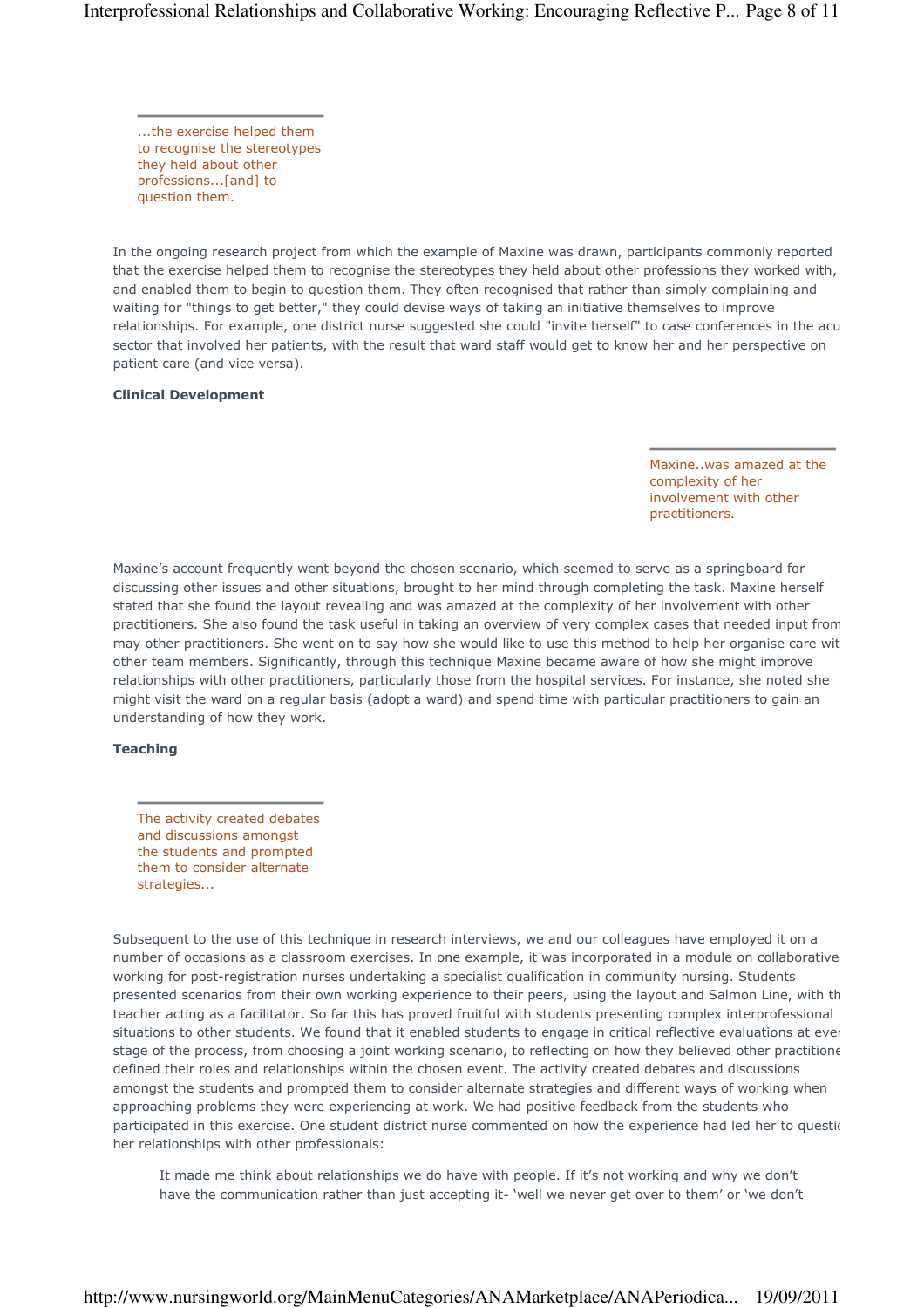speak to them' It made me think 'well yes, I will phone them I will contact them'. (Student district nurse)

Conclusion

...through this technique Maxine became aware of how she might improve relationships with other practitioners...

We have found this approach to examining experiences of collaborative working valuable in both research and teaching. The tools are versatile and powerful, and appear to be highly acceptable to the professionals we have used them with. In future we would like to extend the use of the approach to the everyday practice of professionals working in multi-disciplinary settings. For example, as part of team development activities, membe could utilise visual layouts to share how they perceive the different relationships within a team. As in Maxine's example, the Salmon Line could be used to explore alternative actions to improve relations, and consider ways t facilitate their relationships toward achieving their identified goals. We would also be keen to see the approach extended to a wider range of research and teaching settings in health and social care

#### **Authors**

#### Angela Ross, BSc (Hons) Psychology, RN, RM

E-mail: a.ross@hud.ac.uk

Angela is a qualified general nurse and midwife and has practised in London and West Yorkshire, United Kingdom. Following her graduation from the University of Huddersfield, Angela joined the Primary Care Research Group as research assistant and later as a PhD student. She has been involved in a number of primary care research projects within the region and has taught community nurse students concerning interprofessional working. At present, Angela is completing her thesis 'Professional Identities, Interprofessional Relationships and Collaborative Working.' In addition, she works part-time as a clinical development facilitator at a local hospital.

# Nigel King, BA (Hons) Social Psychology, PhD, CPsychol

E-mail: n.king@hud.ac.uk

Nigel is a Reader in Psychology at the University of Huddersfield. He has written widely on organisational innovation and change, especially in health and social care settings, and on the use of qualitative methods in applied psychology. He has extensive research experience in primary care settings, and is currently Director of the Primary Care Research Group at Huddersfield. Recent research topics include developments in community palliative care, the use of self-help materials for depression, and interprofessional working in health and social care.

# Jan Firth, RN, DN, Dip.N(Lon), CertEd, M.Ed., DNT

E-mail: j.firth@hud.ac.uk

Jan is a qualified district nurse by profession and has practised in West Yorkshire, United Kingdom. Jan joined th University of Huddersfield in 1988 and has maintained her interests in primary care through membership of various committees, research, and teaching and development links with service colleagues. She has written and led a number of courses, including BSc (Hons) Health with Community Studies, and BSc (Hons) Community Specialist Practitioner, and is a founder member of the school Primary Care Research Group. She also conducted the nurse prescribing course for local district nurses and health visitors. Jan became Head of the Department in 2001, and oversees a range of programmes in community and primary care and health studies at both undergraduate and postgraduate levels. At present, Jan is on a part-time secondment as primary care educator at the Yorkshire Medical Deanery at Leeds University. This role helps her with developing interprofessional education with in primary care in the practice setting.

# **References**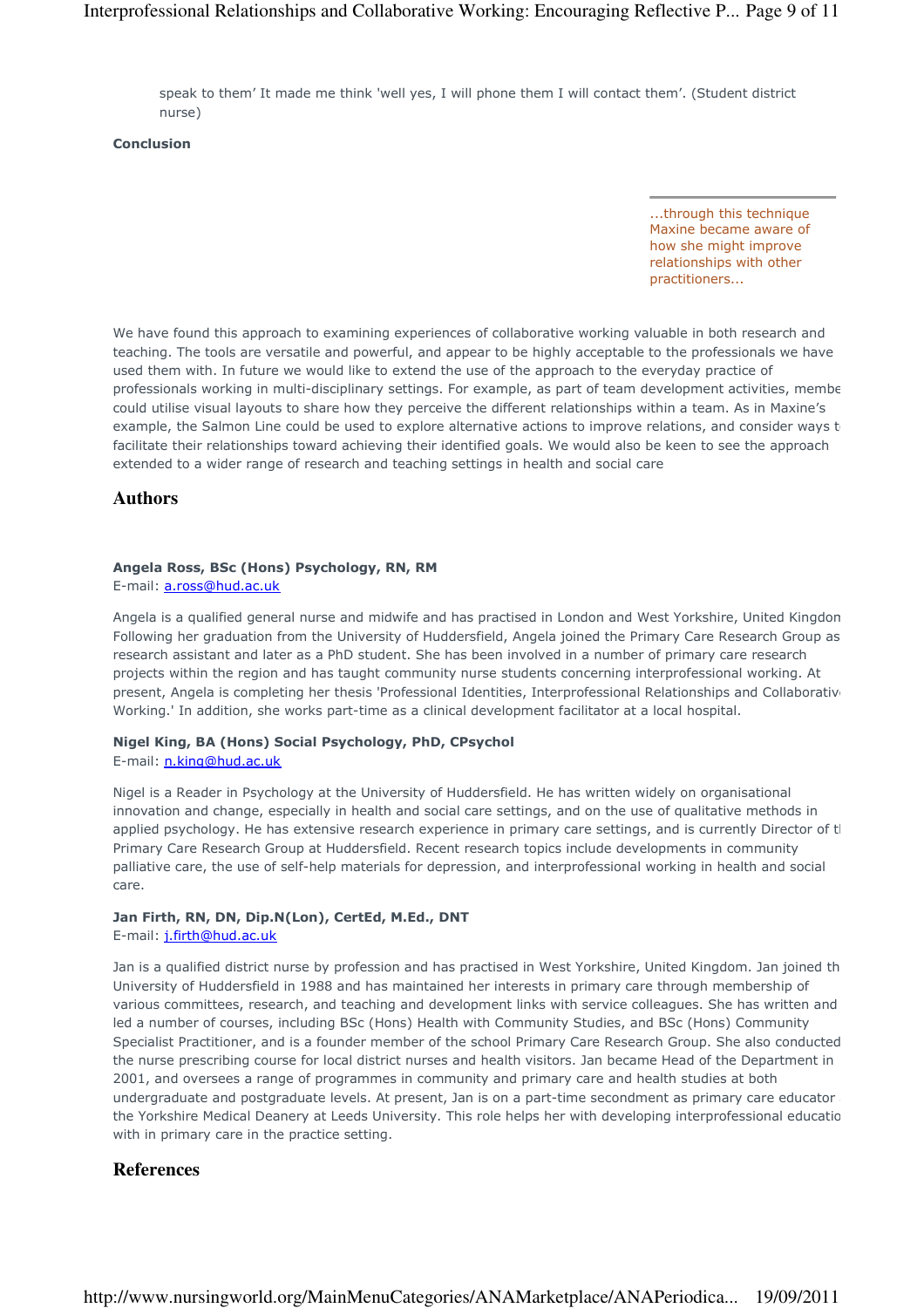# Interprofessional Relationships and Collaborative Working: Encouraging Reflective... Page 10 of 11

Barr, H. (2002). Interprofessional education today, yesterday and tomorrow. Higher Education Academy Centre Health Sciences and Practice, Occasional Paper 1. Available: www.health.heacademy.ac.uk/publications/occasionalpaper

Biggs, S. (1997). Interprofessional collaboration: problems and prospects. In J. Ovretveit., P, Mathias, & T. Thompson, Interprofessional working for health and social care, pp.186-200. London: Macmillan.

Butt, T. (2004). Understanding people, Basingstoke: Palgrave Macmillan

Department Of Health. (1989). Caring for people: Community care in the next decade and beyond. London: H.M.S.O.

Department Of Health. (1990). The community care act. London: H.M.S.O. Available: www.hmso.gov.uk/acts/acts1990/Ukpga\_19900019\_en\_1.htm

Department Of Health. (1997). The new NHS: Modern, dependable. London: H.M.S.O. Available: www.archive.official-documents.co.uk/document/doh/newnhs/forward.htm

Department Of Health. (1998). Partnership in action, discussion document. London: H.S.M.O.

Department Of Health. (2001). Shifting the balance of power within the NHS. London: H.M.S.O.

Fournier, V. (2000). Boundary work and the (un) making of the professions. In E. Malin (Ed.) Professionalism, boundaries and the workplace, pp. 67-86. London: Routledge.

Gelman, S.B., White, A.W., Carlson, L., & Norman, L. (2000). Making organizational change to achieve improvement and interprofessional learning: Perspectives from health professions educators. Journal Of Interprofessional Care, 14(2), pp.131-146.

Hargreaves, C.P. (1979). Social networks and interpersonal constructs. In P. Stringer & D. Bannister (Eds.) Constructs of sociality and individuality, pp. 153-175. London: Academic Press.

Higgins, R., Oldman, C., & Hunter, D.J. (1994). Working together: Lessons for collaboration between health and social services, Health & Social Care 2, pp. 269-277.

Kelly, G. A. (1955). The psychology of personal constructs. London: Routledge.

King, N. (2003). Template analysis. Retrieved July 12, 2004, from University of Huddersfield, Template Analysis Website: www.hud.ac.uk/hhs/research/template\_analysis/index.htm

King, N. (2004). Using templates in the thematic analysis of texts. In Cassell. C, & Symon. G. (Eds.) Essential guide to qualitative methods in organizational research, pp. 256-270. London: Sage.

King, N., & Ross, A. (2003). Professional Identities and Interprofessional Relations: Evaluation of Collaborative Community Schemes. Social Work in Health Care, 38(2). pp.51-72.

King, N., Ross, A., Firth, J., & Arevalo, M., (1999). Evaluation of the fast response scheme: Part one – Staff reactions. Unpublished report. PCRG. University of Huddersfield. UK.

Leathard, A. (1994). Inter-professional developments in Britain: an overview. In A. Leathard, (Eds.), Going inter professional: Working together for health and welfare, pp. 3-37. London: Routledge.

Merleau Ponty, M. (1962). Phenomenology of perception London: Routledge.

Salmon, P. (1994). 'grids are all very well, but...' European Personal Construct Association Newsletter.

Stuart, G. (2002). Embedding practice based, interprofessional education into the curriculum. Retrieved October 20, 2003 from Social Policy and Social Work Case Study Website: www.swap.ac.uk/links/casestudy.asp? casefind=csgstuart

Whittington, C. (2003). Learning for collaborative practice with other professions and agencies. London: Department of Health. Retrieved February, 15, 2004, from www.dh.gov.uk/assetRoot/04/03/48/31/04034831.pd

> © 2005 OJIN: The Online Journal of Issues in Nursing Article published January 31, 2005